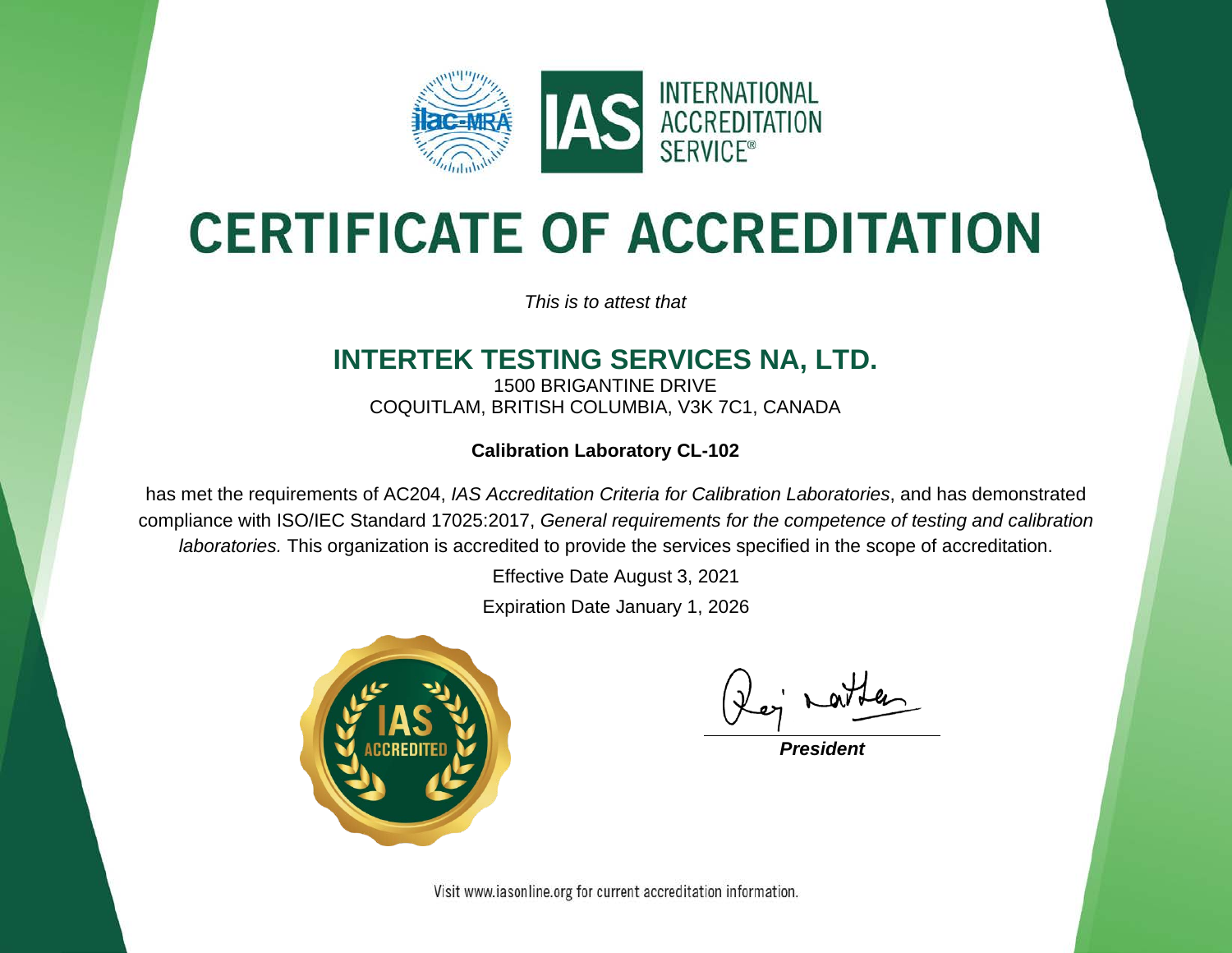International Accreditation Service, Inc.

3060 Saturn Street, Suite 100, Brea, California 92821, U.S.A. | www.iasonline.org

#### **INTERTEK TESTING SERVICES NA, LTD.**

www.intertek.com

**Contact Name** Peter Gildenstern **Contact Phone** +1-604-528-8715

*Accredited to ISO/IEC 17025:2017 Effective Date August 3, 2021*

| CALIBRATION AND MEASUREMENT CAPABILITY (CMC)*                                                |                                                                                                                                                  |                                                                                                                                                                                      |                                                                                          |  |  |  |
|----------------------------------------------------------------------------------------------|--------------------------------------------------------------------------------------------------------------------------------------------------|--------------------------------------------------------------------------------------------------------------------------------------------------------------------------------------|------------------------------------------------------------------------------------------|--|--|--|
| <b>MEASURED</b><br><b>QUANTITY or DEVICE</b><br><b>TYPE CALIBRATED</b>                       | <b>RANGE</b>                                                                                                                                     | <b>UNCERTAINTY1,2</b><br>$(\pm)$                                                                                                                                                     | <b>CALIBRATION PROCEDURE</b><br><b>AND/OR STANDARD</b><br><b>EQUIPMENT USED</b>          |  |  |  |
|                                                                                              | <b>Dimensional</b>                                                                                                                               |                                                                                                                                                                                      |                                                                                          |  |  |  |
| Length<br>Dial Indicators<br>Calipers                                                        | 0 in to 2 in<br>$2$ in to $6$ in                                                                                                                 | 0.0011 in<br>0.0011 in                                                                                                                                                               | WI-L-CA-Cali-1393<br>Gauge Blocks                                                        |  |  |  |
|                                                                                              | <b>Mechanical</b>                                                                                                                                |                                                                                                                                                                                      |                                                                                          |  |  |  |
| Force - Compression<br>(Structural Wood Bending<br>& Compression Testers)<br>Force - Tension | 1 lbf to 50 lbf<br>50 to 50,000 lbf<br>50,000 lbf to 200,000 lbf<br>1 lbf to 100,000 lbf                                                         | 0.1%<br>0.32%<br>0.54 %<br>710 lbf                                                                                                                                                   | <b>ASTM E4, Load Cell</b><br>WI-L-CA-Cali-1387<br>WI-L-CA-Cali-1388<br>WI-L-CA-Cali-1389 |  |  |  |
| (Structural Wood Tension<br>Testers)                                                         |                                                                                                                                                  |                                                                                                                                                                                      | WI-L-CA-Cali-1390<br>WI-L-CA-Cali-1391<br>WI-L-CA-Cali-1393                              |  |  |  |
|                                                                                              | <b>Electrical - DC/LF</b>                                                                                                                        |                                                                                                                                                                                      |                                                                                          |  |  |  |
| DC Voltage $-$ Generate <sup>3</sup>                                                         | 0 mV to 329.9999 mV<br>0 V to 3.299999 V<br>0 V to 32.99999 V<br>30 V to 329.9999 V<br>100 V to 1000.000 V                                       | $20 \mu V/V + 1 \mu V$<br>$11 \mu V/V + 2 \mu V$<br>$12 \mu V/V + 20 \mu V$<br>18 µV/V + 150 µV<br>18 µV/V + 1500 µV                                                                 | WI-L-CA-Cali-1402<br>Fluke 5522A                                                         |  |  |  |
| DC Current - Generate <sup>3</sup>                                                           | 0 µA to 329.999 µA<br>0 mA to 3.29999 mA<br>0 mA to 32.9999 mA<br>0 mA to 329.999 mA<br>0 to 1.09999 A<br>1.1 A to 2.99999 A<br>0 A to 10.9999 A | 150 $\mu$ A/A + 0.02 $\mu$ A<br>$100 \mu A/A + 0.05 \mu A$<br>100 µA/A + 0.25 µA<br>100 $\mu$ A/A + 2.5 $\mu$ A<br>200 µA/A + 40 µA<br>380 µA/A + 40 µA<br>$500 \mu A/A + 500 \mu A$ | WI-L-CA-Cali-1402<br>Fluke 5522A                                                         |  |  |  |
|                                                                                              | 10 A to 150 A<br>150 A to 1000 A                                                                                                                 | $0.25 \% + 0.02 A$<br>$0.25% + 0.05A$                                                                                                                                                | WI-L-CA-Cali-1402<br>Fluke 5522A w/50 Turn Coil                                          |  |  |  |

*\* If information in this CMC is presented in non-SI units, the conversion factors stated in NIST Special Publication 811 "Guide for the Use of the International System of Units (SI)" apply.*





**Effective Date August 3, 2021 Page 2 of 10** *IAS/CL/100-1*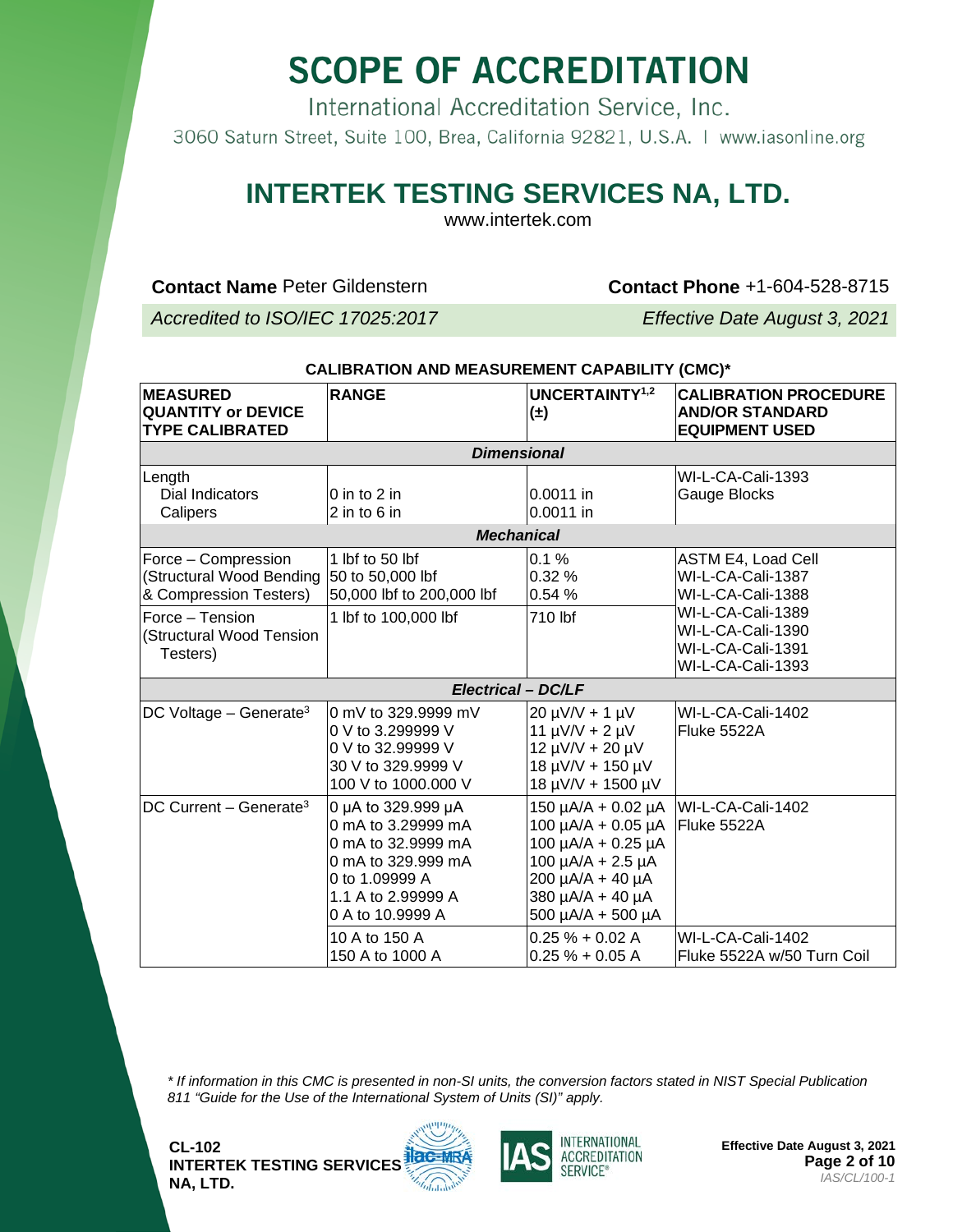International Accreditation Service, Inc.

| <b>MEASURED</b><br><b>QUANTITY or DEVICE</b><br><b>TYPE CALIBRATED</b> | <b>RANGE</b>                                                                                                                                                         | UNCERTAINTY <sup>1,2</sup><br>$(\pm)$                                                                                         | <b>CALIBRATION PROCEDURE</b><br><b>AND/OR STANDARD</b><br><b>EQUIPMENT USED</b> |
|------------------------------------------------------------------------|----------------------------------------------------------------------------------------------------------------------------------------------------------------------|-------------------------------------------------------------------------------------------------------------------------------|---------------------------------------------------------------------------------|
| AC Voltage $-$ Generate <sup>3</sup>                                   | 1.0 mV to 32.999 mV<br>(10 Hz to 45 Hz)<br>(45 Hz to 10 kHz)<br>(10 kHz to 20 kHz)<br>(20 kHz to 50 kHz)<br>(50 kHz to 100 kHz)                                      | 800 µV/V + 6 µV<br>$150 \mu V/V + 6 \mu V$<br>$200 \mu V/V + 6 \mu V$<br>$1000 \mu V/V + 6 \mu V$<br>3500 µV/V + 12 µV        | WI-L-CA-Cali-1402<br>Fluke 5522A                                                |
|                                                                        | (100 kHz to 500 kHz)<br>33 mV to 329.999 mV<br>(10 Hz to 45 Hz)                                                                                                      | 8000 µV/V + 50 µV<br>$300 \mu V/V + 8 \mu V$                                                                                  |                                                                                 |
|                                                                        | $(45 \text{ Hz}$ to 10 kHz)<br>$(10 \text{ kHz to } 20 \text{ kHz})$<br>(20 kHz to 50 kHz)<br>(50 kHz to 100 kHz)                                                    | $145 \mu V/V + 8 \mu V$<br>160 $\mu$ V/V + 8 $\mu$ V<br>350 µV/V + 8 µV<br>800 µV/V + 32 µV                                   |                                                                                 |
|                                                                        | (100 kHz to 500 kHz)<br>0.33 V to 3.29999 V<br>(10 Hz to 45 Hz)<br>(45 Hz to 10 kHz)                                                                                 | 2000 µV/V + 70 µV<br>300 µV/V + 50 µV<br>$150 \mu V/V + 60 \mu V$                                                             |                                                                                 |
|                                                                        | $(10 \text{ kHz to } 20 \text{ kHz})$<br>$(20 \text{ kHz to } 50 \text{ kHz})$<br>(50 kHz to 100 kHz)<br>(100 kHz to 500 kHz)                                        | 190 µV/V + 60 µV<br>300 µV/V + 50 µV<br>700 µV/V + 125 µV<br>2400 µV/V + 600 µV                                               |                                                                                 |
|                                                                        | 3.3 V to 32.9999 V<br>$(10 \text{ Hz to } 45 \text{ Hz})$<br>(45 Hz to 10 kHz)<br>$(10 \text{ kHz to } 20 \text{ kHz})$<br>(20 kHz to 50 kHz)<br>(50 kHz to 100 kHz) | $300 \mu V/V + 650 \mu V$<br>150 µV/V + 600 µV<br>240 µV/V + 600 µV<br>350 µV/V + 600 µV<br>900 µV/V + 1600 µV                |                                                                                 |
|                                                                        | 33 V to 329.999 V<br>(10 Hz to 45 Hz)<br>(45 Hz to 10 kHz)<br>(10 kHz to 20 kHz)<br>$(20 \text{ kHz to } 50 \text{ kHz})$<br>(50 kHz to 100 kHz)                     | $190 \mu V/V + 2 \mu V$<br>$200 \mu V/V + 6 \mu V$<br>$250 \mu V/V + 6 \mu V$<br>$300 \mu V/V + 6 \mu V$<br>2000 µV/V + 50 mV |                                                                                 |
|                                                                        | 330 V to 1020 V<br>(45 Hz to 1 kHz)<br>$(1$ kHz to 5 kHz)<br>(5 kHz to 10 kHz)                                                                                       | 300 µV/V + 10 mV<br>250 µV/V + 10 mV<br>300 µV/V + 10 mV                                                                      |                                                                                 |



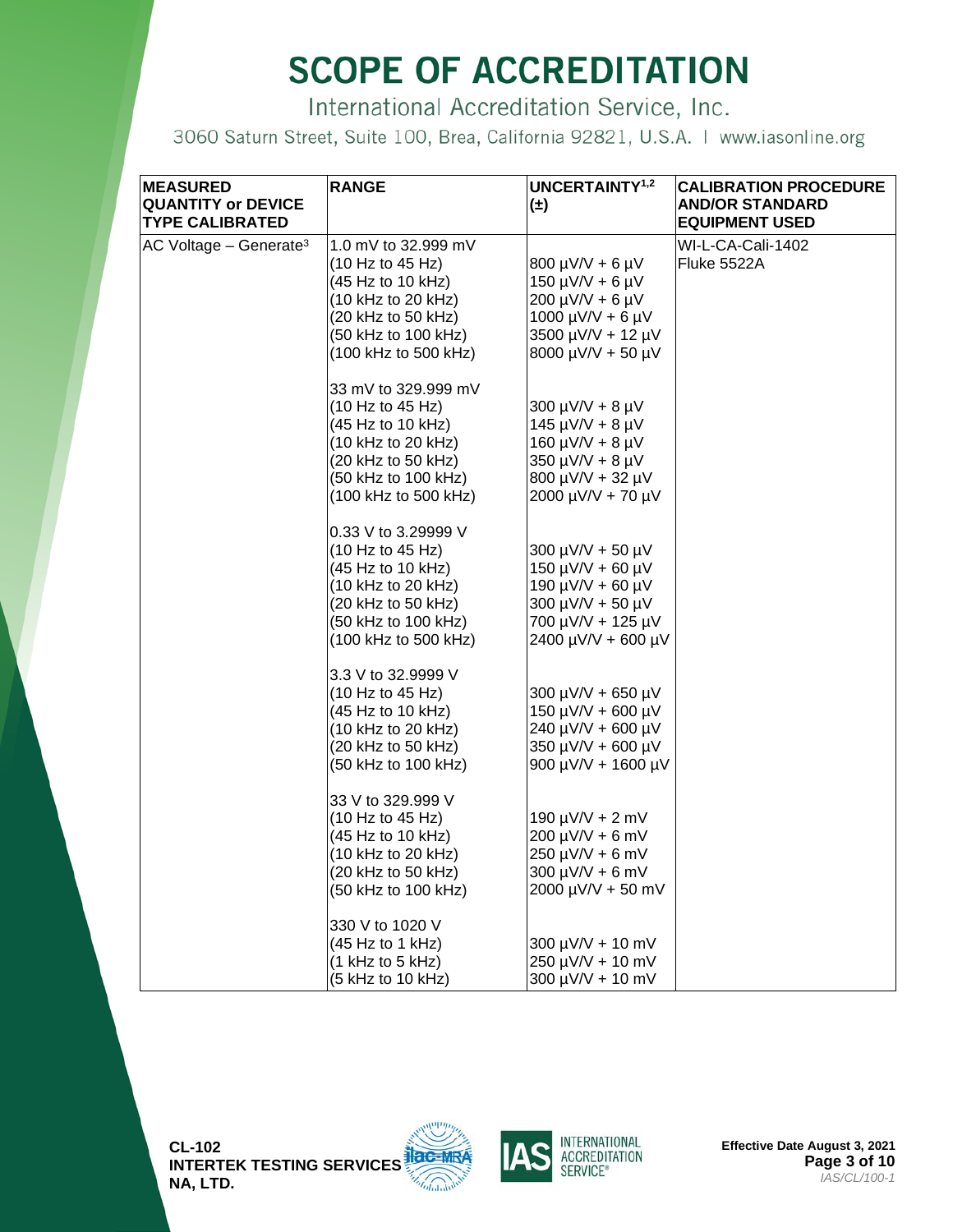International Accreditation Service, Inc.

| AC Current - Generate <sup>3</sup> | 30 µA to 330 µA                       |                                          | WI-L-CA-Cali-1402      |
|------------------------------------|---------------------------------------|------------------------------------------|------------------------|
|                                    | (10 Hz to 20 Hz)                      | $0.2 \% + 0.1 \mu A$                     | Fluke 5522A, LCOMP off |
|                                    | (20 Hz to 45 Hz)                      | $0.15 \% + 0.1 \mu A$                    |                        |
|                                    | (45 Hz to 1 kHz)                      | $0.125 \% + 0.1 \mu A$                   |                        |
|                                    | $(1$ kHz to 5 kHz)                    | $0.3% + 0.15 \mu A$                      |                        |
|                                    | $(5$ kHz to 10 kHz)                   | $0.8% + 0.2 \mu A$                       |                        |
|                                    | $(10 \text{ kHz to } 30 \text{ kHz})$ | $1.6% + 0.4 \mu A$                       |                        |
|                                    |                                       |                                          |                        |
|                                    | 330 µA to 3.3 mA                      |                                          |                        |
|                                    | (10 Hz to 20 Hz)                      | $0.2 % + 0.15 \mu A$                     |                        |
|                                    | (20 Hz to 45 Hz)                      | $0.125 \% + 0.15 \mu A$                  |                        |
|                                    | (45 Hz to 1 kHz)                      | $0.1 % + 0.15 \mu A$                     |                        |
|                                    | $(1$ kHz to 5 kHz)                    | $0.2 % + 0.2 \mu A$                      |                        |
|                                    | $(5$ kHz to 10 kHz)                   | $0.5% + 0.3 \mu A$                       |                        |
|                                    | (10 kHz to 30 kHz)                    | $1.0% + 0.6 \mu A$                       |                        |
|                                    |                                       |                                          |                        |
|                                    | 3.3 mA to 33 mA                       | $0.18 \% + 2 \mu A$                      |                        |
|                                    | (10 Hz to 20 Hz)                      |                                          |                        |
|                                    | (20 Hz to 45 Hz)                      | $0.09% + 2 \mu A$                        |                        |
|                                    | (45 Hz to 1 kHz)                      | $0.04 \% + 2 \mu A$                      |                        |
|                                    | $(1$ kHz to 5 kHz)                    | $0.08 \% + 2 \mu A$<br>$0.2 % + 3 \mu A$ |                        |
|                                    | $(5$ kHz to 10 kHz)                   |                                          |                        |
|                                    | $(10 \text{ kHz to } 30 \text{ kHz})$ | $0.4 \% + 4 \mu A$                       |                        |
|                                    | 33 mA to 330 mA                       |                                          |                        |
|                                    | (10 Hz to 20 Hz)                      | $0.18 \% + 20 \mu A$                     |                        |
|                                    | (20 Hz to 45 Hz)                      | $0.09% + 20 \mu A$                       |                        |
|                                    | (45 Hz to 1 kHz)                      | $0.04 \% + 20 \mu A$                     |                        |
|                                    | $(1$ kHz to 5 kHz)                    | $0.10 \% + 50 \mu A$                     |                        |
|                                    | (5 kHz to 10 kHz)                     | $0.2 % + 100 \mu A$                      |                        |
|                                    | $(10 \text{ kHz to } 30 \text{ kHz})$ | $0.4 % + 200 \mu A$                      |                        |
|                                    |                                       |                                          |                        |
|                                    | 330 mA to 1.1 A                       |                                          |                        |
|                                    | (10 Hz to 45 Hz)                      | $0.18\% + 0.1 \text{ mA}$                |                        |
|                                    | (45 Hz to 1 kHz)                      | $0.05% + 0.1$ mA                         |                        |
|                                    | $(1$ kHz to 5 kHz)                    | $0.6% + 1 mA$                            |                        |
|                                    | (5 kHz to 10 kHz)                     | $2.5% + 5mA$                             |                        |
|                                    |                                       |                                          |                        |
|                                    | 1.1 A to 3 A                          |                                          |                        |
|                                    | (10 Hz to 45 Hz)                      | $0.18 \% + 0.1 mA$                       |                        |
|                                    | (45 Hz to 1 kHz)                      | $0.06\% + 0.1 \text{ mA}$                |                        |
|                                    | $(1$ kHz to 5 kHz)                    | $0.6% + 1 mA$                            |                        |
|                                    | (5 kHz to 10 kHz)                     | $2.5% + 5mA$                             |                        |
|                                    | 3 A to 11 A                           |                                          |                        |
|                                    | (45 Hz to 100 Hz)                     | $0.06% + 2mA$                            |                        |
|                                    | (100 Hz to 1 kHz)                     | $0.10% + 2mA$                            |                        |
|                                    | $(1$ kHz to 5 kHz)                    | $3% + 2mA$                               |                        |
|                                    |                                       |                                          |                        |
|                                    |                                       |                                          |                        |
|                                    |                                       |                                          |                        |
|                                    |                                       |                                          |                        |

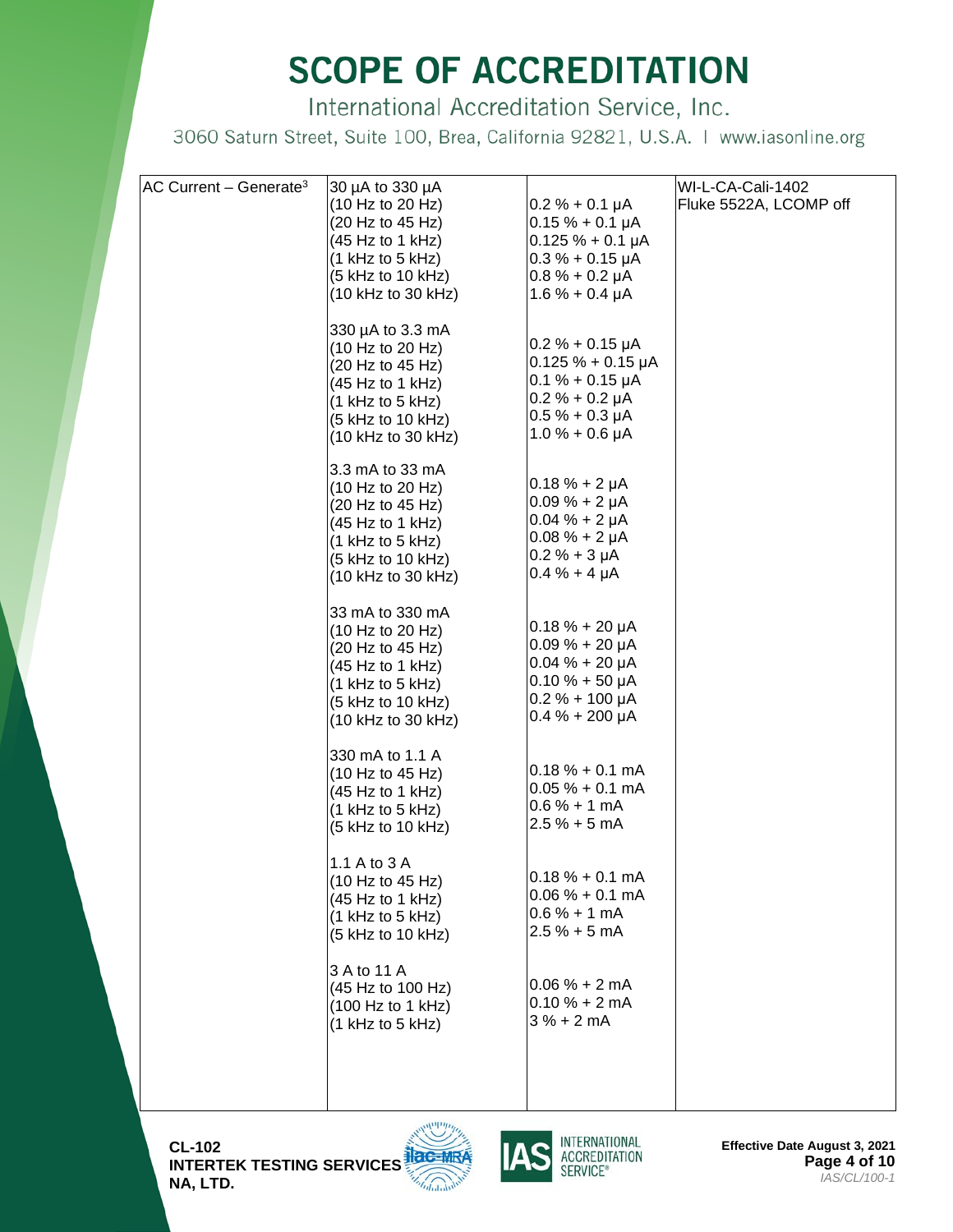International Accreditation Service, Inc.

3060 Saturn Street, Suite 100, Brea, California 92821, U.S.A. | www.iasonline.org

| <b>MEASURED</b><br><b>QUANTITY or DEVICE</b><br><b>TYPE CALIBRATED</b> | <b>RANGE</b>                                                                                                                                                                                                                                                                                                                                                                                                                                                                                                 | UNCERTAINTY <sup>1,2</sup><br>$(\pm)$                                                                                                                                                                                                                                                                                                                                                                                                                                                                                                                                                                | <b>CALIBRATION PROCEDURE</b><br><b>AND/OR STANDARD</b><br><b>EQUIPMENT USED</b> |
|------------------------------------------------------------------------|--------------------------------------------------------------------------------------------------------------------------------------------------------------------------------------------------------------------------------------------------------------------------------------------------------------------------------------------------------------------------------------------------------------------------------------------------------------------------------------------------------------|------------------------------------------------------------------------------------------------------------------------------------------------------------------------------------------------------------------------------------------------------------------------------------------------------------------------------------------------------------------------------------------------------------------------------------------------------------------------------------------------------------------------------------------------------------------------------------------------------|---------------------------------------------------------------------------------|
| $AC$ Current – Generate <sup>3</sup><br>continued                      | 11 A to 20.5 A<br>(45 Hz to 100 Hz)<br>(100 Hz to 1 kHz)<br>$(1$ kHz to 5 kHz)                                                                                                                                                                                                                                                                                                                                                                                                                               | $0.12 \% + 5 mA$<br>$0.15% + 5mA$<br>$3% + 5mA$                                                                                                                                                                                                                                                                                                                                                                                                                                                                                                                                                      | WI-L-CA-Cali-1402<br>Fluke 5522A, LCOMP off                                     |
|                                                                        | 20 A to 1000A<br>(45 Hz to 440Hz)                                                                                                                                                                                                                                                                                                                                                                                                                                                                            | $0.28 \% + 0.11 A$                                                                                                                                                                                                                                                                                                                                                                                                                                                                                                                                                                                   | WI-L-CA-Cali-1402<br>Fluke 5522A w/50 Turn Coil                                 |
| DC Resistance -<br>Generate <sup>3</sup>                               | $0 \Omega$ to 11 $\Omega$<br>11 $\Omega$ to 33 $\Omega$<br>33 $\Omega$ to 110 $\Omega$<br>110 $\Omega$ to 330 $\Omega$<br>330 $\Omega$ to 1.1 k $\Omega$<br>1.1 k $\Omega$ to 3.3 k $\Omega$<br>3.3 k $\Omega$ to 11 k $\Omega$<br>11 k $\Omega$ to 33 k $\Omega$<br>33 k $\Omega$ to 110 k $\Omega$<br>110 kΩ to 330 kΩ<br>330 kΩ to 1.1 MΩ<br>1.1 M $\Omega$ to 3.3 M $\Omega$<br>3.3 M $\Omega$ to 11 M $\Omega$<br>11 M $\Omega$ to 33 M $\Omega$<br>33 MΩ to 110 MΩ<br>110 M $\Omega$ to 1.1 G $\Omega$ | $40 \mu\Omega/\Omega$ + 1 m $\Omega$<br>$30 \mu\Omega/\Omega$ + 1.5 m $\Omega$<br>$28 \mu\Omega/\Omega$ + 1.4 m $\Omega$<br>$28 \mu\Omega/\Omega$ + 2 m $\Omega$<br>$28 \mu\Omega/\Omega$ + 2 m $\Omega$<br>$28 \mu\Omega/\Omega$ + 0.02 $\Omega$<br>$28 \mu\Omega/\Omega + 0.02 \Omega$<br>$28 \mu\Omega/\Omega$ + 0.2 $\Omega$<br>$28 \mu\Omega/\Omega$ + 0.2 $\Omega$<br>$32 \mu\Omega/\Omega$ + 2 $\Omega$<br>$32 \mu\Omega/\Omega$ + 2 $\Omega$<br>$60 \mu\Omega/\Omega$ + 30 $\Omega$<br>$0.013 \% + 50 \Omega$<br>$0.025 \% + 2.5 k\Omega$<br>$0.05 \% + 3 k\Omega$<br>$1.5 \% + 500 k\Omega$ | WI-L-CA-Cali-1402<br>Fluke 5522A                                                |
| DC Voltage - Measure <sup>4</sup>                                      | Up to 100 mV<br>100 mV to 1 V<br>1 V to 10 V<br>10 V to 100 V<br>100 V to 1000 V                                                                                                                                                                                                                                                                                                                                                                                                                             | 37 µV/V + 35 µV<br>$25 \mu V/V + 7 \mu V$<br>24 µV/V + 50 µV<br>38 µV/V + 600 µV<br>$41 \mu V/V + 10 \mu V$                                                                                                                                                                                                                                                                                                                                                                                                                                                                                          | WI-L-CA-Cali-1402<br>Fluke 8846A                                                |
|                                                                        | Up to 10 kV                                                                                                                                                                                                                                                                                                                                                                                                                                                                                                  | $0.03 \% + 0.035 V$                                                                                                                                                                                                                                                                                                                                                                                                                                                                                                                                                                                  | WI-L-CA-Cali-1402<br>Vitrek 4700                                                |
|                                                                        | 10 kV to 100kV                                                                                                                                                                                                                                                                                                                                                                                                                                                                                               | $0.05\% + 0.35\ V$                                                                                                                                                                                                                                                                                                                                                                                                                                                                                                                                                                                   | WI-L-CA-Cali-1402<br>Vitrek 4700, HVL-100                                       |
| DC Current Measure <sup>4</sup>                                        | up to $100 \mu A$<br>100 µA to 1 mA<br>1 mA to 10 mA<br>10 mA to 100 mA<br>100 mA to 400 mA<br>400 mA to 1 A<br>1 A to 3 A<br>3 A to 10 A                                                                                                                                                                                                                                                                                                                                                                    | $0.05 \% + 0.025 \mu A$<br>$0.05 \% + 0.05 \mu A$<br>$0.05 \% + 2 \mu A$<br>$0.05 \% + 5 \mu A$<br>$0.05% + 20 \mu A$<br>$0.05 \% + 200 \mu A$<br>$0.1 % + 600 \mu A$<br>$0.15 \% + 800 \mu A$                                                                                                                                                                                                                                                                                                                                                                                                       | WI-L-CA-Cali-1402<br>Fluke 8846A                                                |
| AC Voltage - Measure <sup>4</sup>                                      | up to 100 mV<br>(3 Hz to 5 Hz)<br>(5 Hz to 10 Hz)<br>(10 Hz to 20 kHz)<br>(20 kHz to 50 kHz)<br>(50 kHz to 100 kHz)<br>(100 kHz to 300 kHz)                                                                                                                                                                                                                                                                                                                                                                  | $1.0 % + 0.04$ mV<br>$0.35 \% + 0.04$ mV<br>$0.06 \% + 0.04$ mV<br>$0.12 \% + 0.05$ mV<br>$0.6\% + 0.08$ mV<br>$4.0 % + 0.50$ mV                                                                                                                                                                                                                                                                                                                                                                                                                                                                     | WI-L-CA-Cali-1402<br>Fluke 8846A                                                |





**Effective Date August 3, 2021 Page 5 of 10** *IAS/CL/100-1*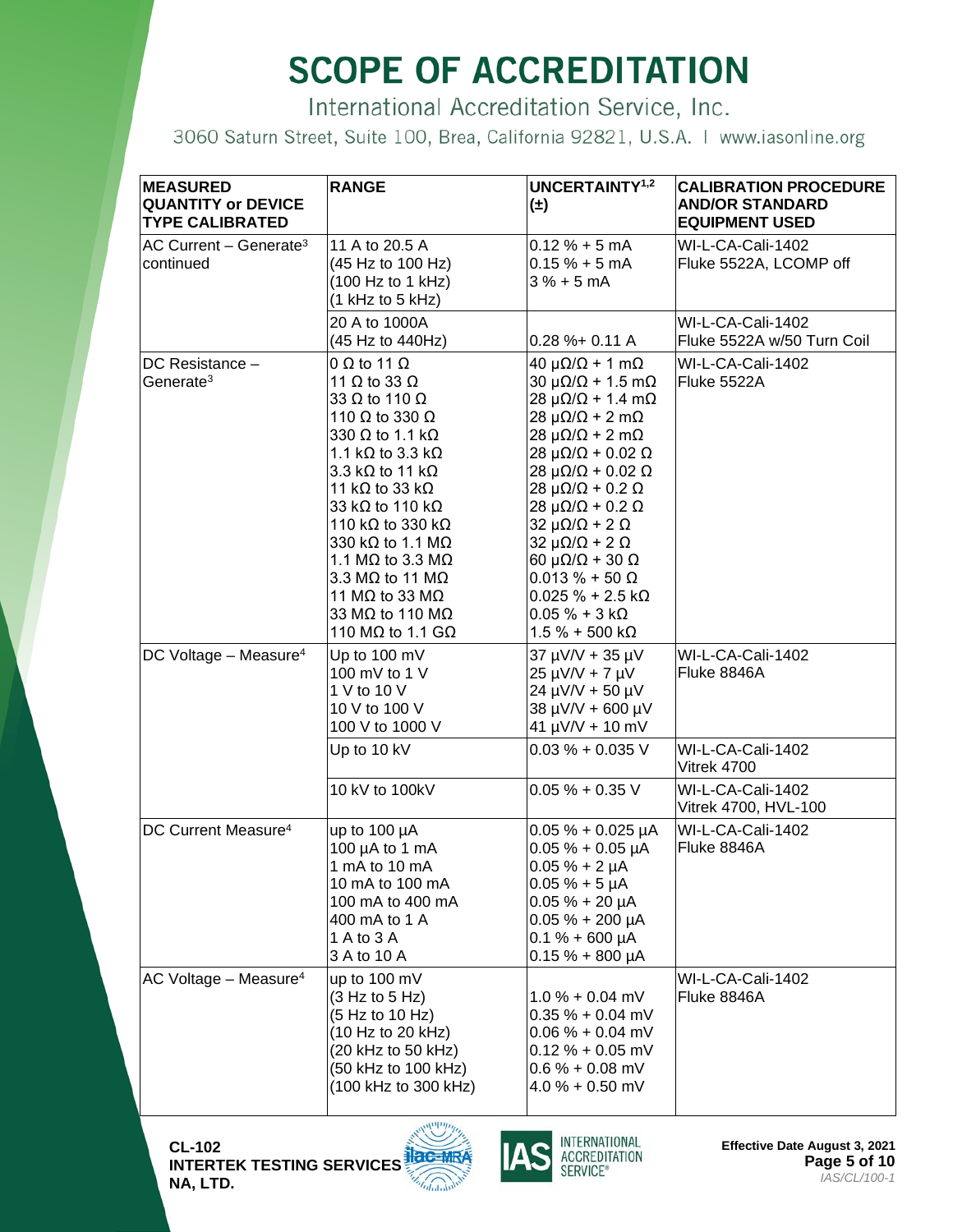International Accreditation Service, Inc.

| <b>MEASURED</b><br><b>QUANTITY or DEVICE</b><br><b>TYPE CALIBRATED</b> | <b>RANGE</b>                                                                                                                                                                         | UNCERTAINTY <sup>1,2</sup><br>$(\pm)$                                                                                   | <b>CALIBRATION PROCEDURE</b><br><b>AND/OR STANDARD</b><br><b>EQUIPMENT USED</b> |
|------------------------------------------------------------------------|--------------------------------------------------------------------------------------------------------------------------------------------------------------------------------------|-------------------------------------------------------------------------------------------------------------------------|---------------------------------------------------------------------------------|
| AC Voltage - Measure <sup>4</sup><br>continued                         | 100 mV to 1 V<br>(3 Hz to 5 Hz)<br>(5 Hz to 10 Hz)<br>(10 Hz to 20 kHz)<br>$(20 \text{ kHz to } 50 \text{ kHz})$<br>(50 kHz to 100 kHz)<br>(100 kHz to 300 kHz)                      | $1.0 \% + 0.3$ mV<br>$0.35% + 0.3$ mV<br>$0.06 % + 0.3 mV$<br>$0.12 % + 0.5 mV$<br>$0.6% + 0.8$ mV<br>$4.0% + 5$ mV     | WI-L-CA-Cali-1402<br>Fluke 8846A<br>(cont'd.)                                   |
|                                                                        | 1 V to 10 V<br>(3 to 5 Hz)<br>(5 to 10 Hz)<br>(10 Hz to 20 kHz)<br>$(20 \text{ kHz to } 50 \text{ kHz})$<br>(50 kHz to 100 kHz)<br>(100 kHz to 300 kHz)                              | $1.0% + 3$<br>$0.35 \% + 3$<br>$0.06 % + 3 mV$<br>$0.12 \% + 5 mV$<br>$0.6 % + 8 mV$<br>$4.0 % + 50 mV$                 |                                                                                 |
|                                                                        | 10 V to 100 V<br>(3 to 5 Hz)<br>(5 to 10 Hz)<br>(10 Hz to 20 kHz)<br>(20 kHz to 50 kHz)<br>(50 kHz to 100 kHz)<br>(100 kHz to 300 kHz)                                               | $1.0 % + 30 mV$<br>$0.35 \% + 30$ mV<br>$0.06 % + 30 mV$<br>$0.12 \% + 50$ mV<br>$0.6% + 80$ mV<br>$4.0 % + 500 mV$     |                                                                                 |
|                                                                        | 100 V to 1000 V<br>(3 Hz to 5 Hz)<br>(5 Hz to 10 Hz)<br>(10 Hz to 20 kHz)<br>100 V to 1000 V<br>$(20 \text{ kHz to } 50 \text{ kHz})$<br>(50 kHz to 100 kHz)<br>(100 kHz to 300 kHz) | $1.0 % + 225 mV$<br>$0.35 \% + 225$ mV<br>$0.06 % + 225 mV$<br>$0.12 \% + 375$ mV<br>$0.6% + 600$ mV<br>4.0 % + 3750 mV |                                                                                 |
|                                                                        | Up to 10 kV<br>(30 Hz to 200 Hz)<br>(200 Hz to 450 Hz)                                                                                                                               | $0.12 \% + 0.15 V$<br>$0.4 % + 0.15 V$                                                                                  | WI-L-CA-Cali-1402<br>Vitrek 4700                                                |
|                                                                        | 10 kV to 75 kV<br>(30 Hz to 70 Hz)<br>(70 Hz to 200 Hz)                                                                                                                              | $0.12 \% + 0.65 V$<br>$1\% + 0.65$ V                                                                                    | WI-L-CA-Cali-1402<br>Vitrek 4700, HVL-100                                       |
| AC Current - Measure <sup>4</sup>                                      | 5 µA to 100 µA<br>(3 Hz to 5 Hz)<br>(5 Hz to 10 Hz)<br>(10 Hz to 5 kHz)<br>(5 kHz to 10 kHz)                                                                                         | $1.1 \% + 0.06 \mu A$<br>$0.35 \% + 0.06 \mu A$<br>$0.15 \% + 0.06 \mu A$<br>$0.35 \% + 0.7 \mu A$                      | WI-L-CA-Cali-1402<br>Fluke 8846A                                                |
|                                                                        | 100 $\mu$ A to 1 mA<br>(3 Hz to 5 Hz)<br>(5 Hz to 10 Hz)                                                                                                                             | $1.0% + 0.4 \mu A$<br>$0.3% + 0.4 \mu A$                                                                                |                                                                                 |



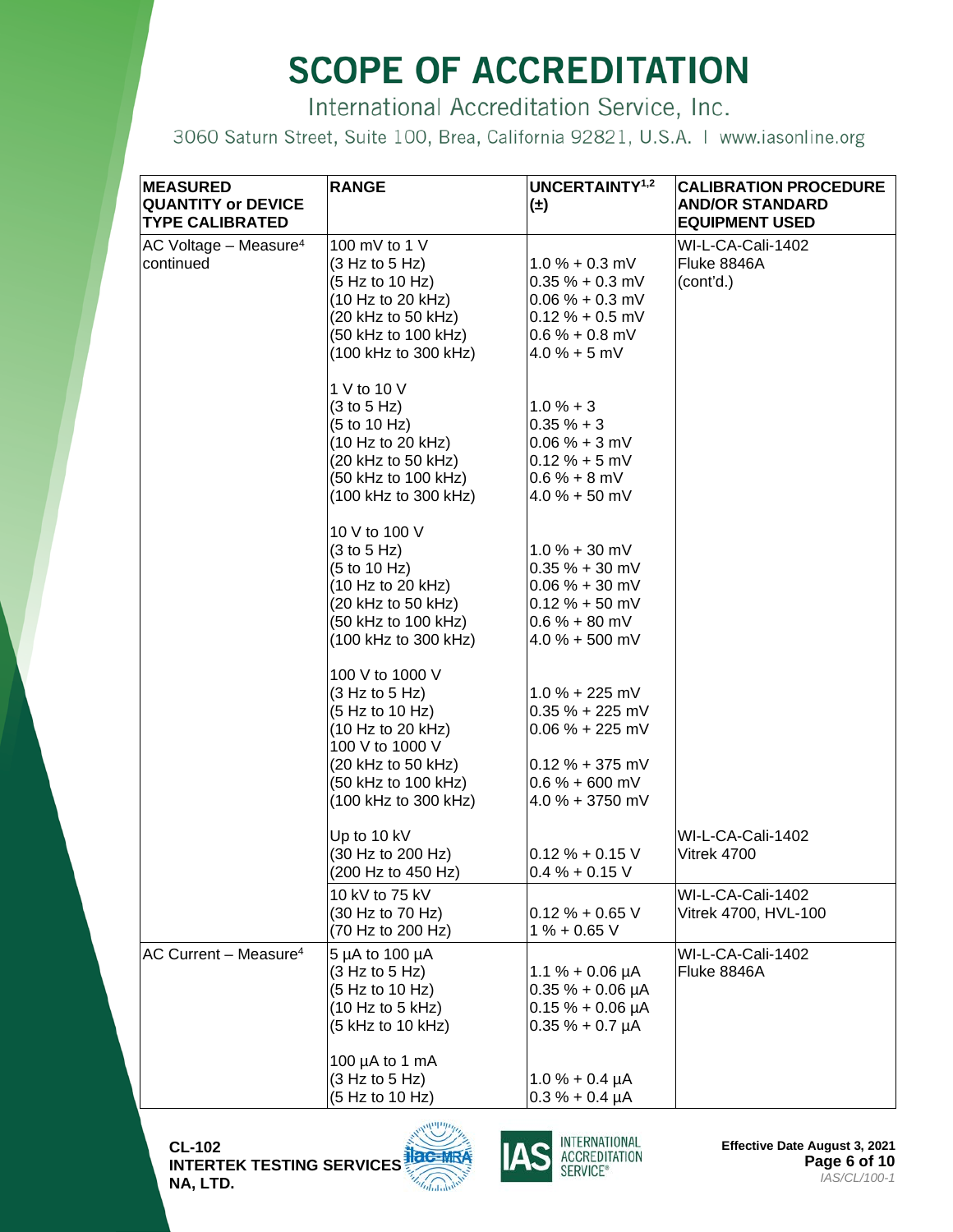International Accreditation Service, Inc.

| <b>MEASURED</b><br><b>QUANTITY or DEVICE</b><br>TYPE CALIBRATED | <b>RANGE</b>                                                                                   | <b>UNCERTAINTY1,2</b><br>$(\pm)$                                                       | <b>CALIBRATION PROCEDURE</b><br>AND/OR STANDARD<br><b>EQUIPMENT USED</b> |
|-----------------------------------------------------------------|------------------------------------------------------------------------------------------------|----------------------------------------------------------------------------------------|--------------------------------------------------------------------------|
| AC Current - Measure <sup>4</sup><br>continued                  | 100 $\mu$ A to 1 mA<br>(10 Hz to 5 kHz)<br>(5 to 10 kHz)                                       | $0.1 \% + 0.4 \mu A$<br>$0.2 % + 2.5 \mu A$                                            | WI-L-CA-Cali-1402<br>Fluke 8846A                                         |
|                                                                 | 1 mA to 10 mA<br>(3 Hz to 5 Hz)<br>(5 Hz to 10 Hz)<br>(10 Hz to 5 kHz)<br>(5 kHz to 10 kHz)    | $1.1 \% + 6 \mu A$<br>$0.35 \% + 6 \mu A$<br>$0.15% + 6 \mu A$<br>$0.35 \% + 70 \mu A$ |                                                                          |
|                                                                 | 10 mA to 100 mA<br>(3 Hz to 5 Hz)<br>(5 Hz to 10 Hz)<br>(10 Hz to 5 kHz)<br>(5 kHz to 10 kHz)  | $1.0% + 40 \mu A$<br>$0.3 \% + 40 \mu A$<br>$0.1 \% + 40 \mu A$<br>$0.2 % + 250 \mu A$ |                                                                          |
|                                                                 | 100 mA to 400 mA<br>(3 Hz to 5 Hz)<br>(5 Hz to 10 Hz)<br>(10 Hz to 5 kHz)<br>(5 kHz to 10 kHz) | $1.0 % + 400 \mu A$<br>$0.3 \% + 400 \mu A$<br>$0.1 % + 400 \mu A$<br>$0.2 % + 2.8 mA$ |                                                                          |
|                                                                 | 400 mA to 1A<br>(3 Hz to 5 Hz)<br>(5 Hz to 10 Hz)<br>(10 Hz to 5 kHz)<br>(5 kHz to 10 kHz)     | $1.0% + 400 \mu A$<br>$0.3 \% + 400 \mu A$<br>$0.1 \% + 400 \mu A$<br>$0.35 \% + 7 mA$ |                                                                          |
|                                                                 | 1A to 3A<br>(3 Hz to 5 Hz)<br>(5 Hz to 10 Hz)<br>(10 Hz to 5 kHz)<br>(5 kHz to 10 kHz)         | $1.1\% + 1.8$ mA<br>$0.35 \% + 1.8$ mA<br>$0.15% + 1.8$ mA<br>$0.35% + 21mA$           |                                                                          |
|                                                                 | 3 A to 10 A<br>(3 Hz to 5 Hz)<br>(5 Hz to 10 Hz)<br>(10 Hz to 5 kHz)<br>(5 kHz to 10 kHz)      | $1.1 \% + 6 mA$<br>$0.35% + 6mA$<br>$0.15% + 6mA$<br>$0.35 \% + 70$ mA                 |                                                                          |



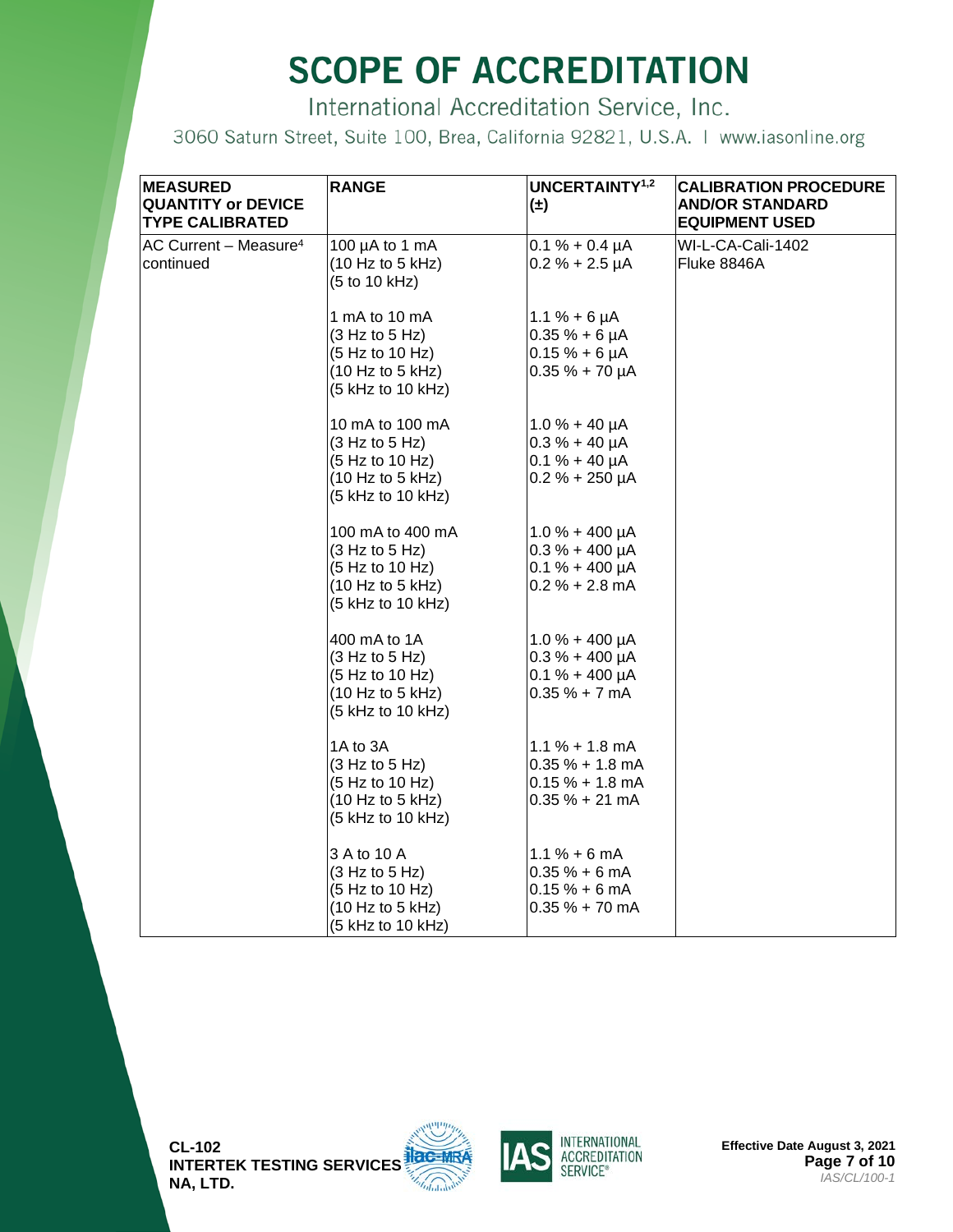International Accreditation Service, Inc.

3060 Saturn Street, Suite 100, Brea, California 92821, U.S.A. | www.iasonline.org

| <b>MEASURED</b><br><b>QUANTITY or DEVICE</b><br><b>TYPE CALIBRATED</b> | <b>RANGE</b>                                                                                                                                                                                                                                                                 | UNCERTAINTY <sup>1,2</sup><br>$(\pm)$                                                                                                                                                                                            | <b>CALIBRATION PROCEDURE</b><br><b>AND/OR STANDARD</b><br><b>EQUIPMENT USED</b> |
|------------------------------------------------------------------------|------------------------------------------------------------------------------------------------------------------------------------------------------------------------------------------------------------------------------------------------------------------------------|----------------------------------------------------------------------------------------------------------------------------------------------------------------------------------------------------------------------------------|---------------------------------------------------------------------------------|
| Resistance - Measure <sup>4</sup>                                      | Up to 10 $\Omega$<br>10 $\Omega$ to 100 $\Omega$<br>100 $\Omega$ to 1 k $\Omega$<br>1 k $\Omega$ to 10 k $\Omega$<br>10 k $\Omega$ to 100 k $\Omega$<br>100 k $\Omega$ to 1 M $\Omega$<br>1 MQ to 10 MQ<br>10 M $\Omega$ to 100 M $\Omega$<br>100 M $\Omega$ to 1 G $\Omega$ | $0.01 \% + 3 m\Omega$<br>$0.01 \% + 4 m\Omega$<br>$0.01 \% + 0.01 \Omega$<br>$0.01 \% + 0.1 \Omega$<br>$0.01 \% + 1 \Omega$<br>$0.01 \% + 10 \Omega$<br>$0.04 \% + 100 \Omega$<br>$0.8\% + 10 k\Omega$<br>$2.0 \% + 100 k\Omega$ | WI-L-CA-Cali-1402<br>Fluke 8846A                                                |
| Capacitance – Generate <sup>3,5</sup> (10 Hz to 10 kHz)                | 0.22 nF to 0.4 nF<br>0.4 nF to 1.1 nF                                                                                                                                                                                                                                        | $0.5% + 0.01$ nF<br>$0.5% + 0.01$ nF                                                                                                                                                                                             | WI-L-CA-Cali-1402<br>Fluke 5522A                                                |
|                                                                        | (10 Hz to 3 kHz)<br>1.1 nF to 3.3 nF                                                                                                                                                                                                                                         | $0.5% + 0.01$ nF                                                                                                                                                                                                                 |                                                                                 |
|                                                                        | (10 Hz to 1 kHz)<br>3.3 nF to 11 nF<br>11 nF to 33 nF<br>33 nF to 110 nF<br>110 nF to 330 nF                                                                                                                                                                                 | $0.25 \% + 0.01$ nF<br>$0.25 \% + 0.1 nF$<br>$0.25 \% + 0.1 nF$<br>$0.25% + 0.3$ nF                                                                                                                                              |                                                                                 |
|                                                                        | (10 Hz to 600 Hz)<br>330 nF to 1.1 µF                                                                                                                                                                                                                                        | $0.25 \% + 1 nF$                                                                                                                                                                                                                 |                                                                                 |
|                                                                        | (10 Hz to 300 Hz)<br>1.1 $\mu$ F to 3.3 $\mu$ F                                                                                                                                                                                                                              | $0.25% + 3nF$                                                                                                                                                                                                                    |                                                                                 |
|                                                                        | (10 Hz to 150 Hz)<br>$3.3 \mu F$ to 11 $\mu F$                                                                                                                                                                                                                               | $0.25% + 10nF$                                                                                                                                                                                                                   |                                                                                 |
|                                                                        | (10 Hz to 120 Hz)<br>11 µF to 33 µF                                                                                                                                                                                                                                          | $0.40 \% + 30 nF$                                                                                                                                                                                                                |                                                                                 |
|                                                                        | (10 Hz to 80 Hz)<br>33 µF to 110 µF                                                                                                                                                                                                                                          | $0.45% + 100$ nF                                                                                                                                                                                                                 |                                                                                 |
|                                                                        | (0 Hz to 50 Hz)<br>110 µF to 330 µF                                                                                                                                                                                                                                          | $0.45% + 300$ nF                                                                                                                                                                                                                 |                                                                                 |
|                                                                        | (0 Hz to 20 Hz)<br>330 µF to 1.1 mF                                                                                                                                                                                                                                          | $0.45% + 1 \,\mu F$                                                                                                                                                                                                              |                                                                                 |
|                                                                        | (0 Hz to 6 Hz)<br>1.1 mF to 3.3 mF                                                                                                                                                                                                                                           | $0.45% + 3 \mu F$                                                                                                                                                                                                                |                                                                                 |
|                                                                        | (0 Hz to 2 Hz)<br>3.3 mF to 11 mF                                                                                                                                                                                                                                            | $0.45% + 10 \mu F$                                                                                                                                                                                                               |                                                                                 |

**CL-102 INTERTEK TESTING SERVICES NA, LTD.**



**Effective Date August 3, 2021 Page 8 of 10** *IAS/CL/100-1*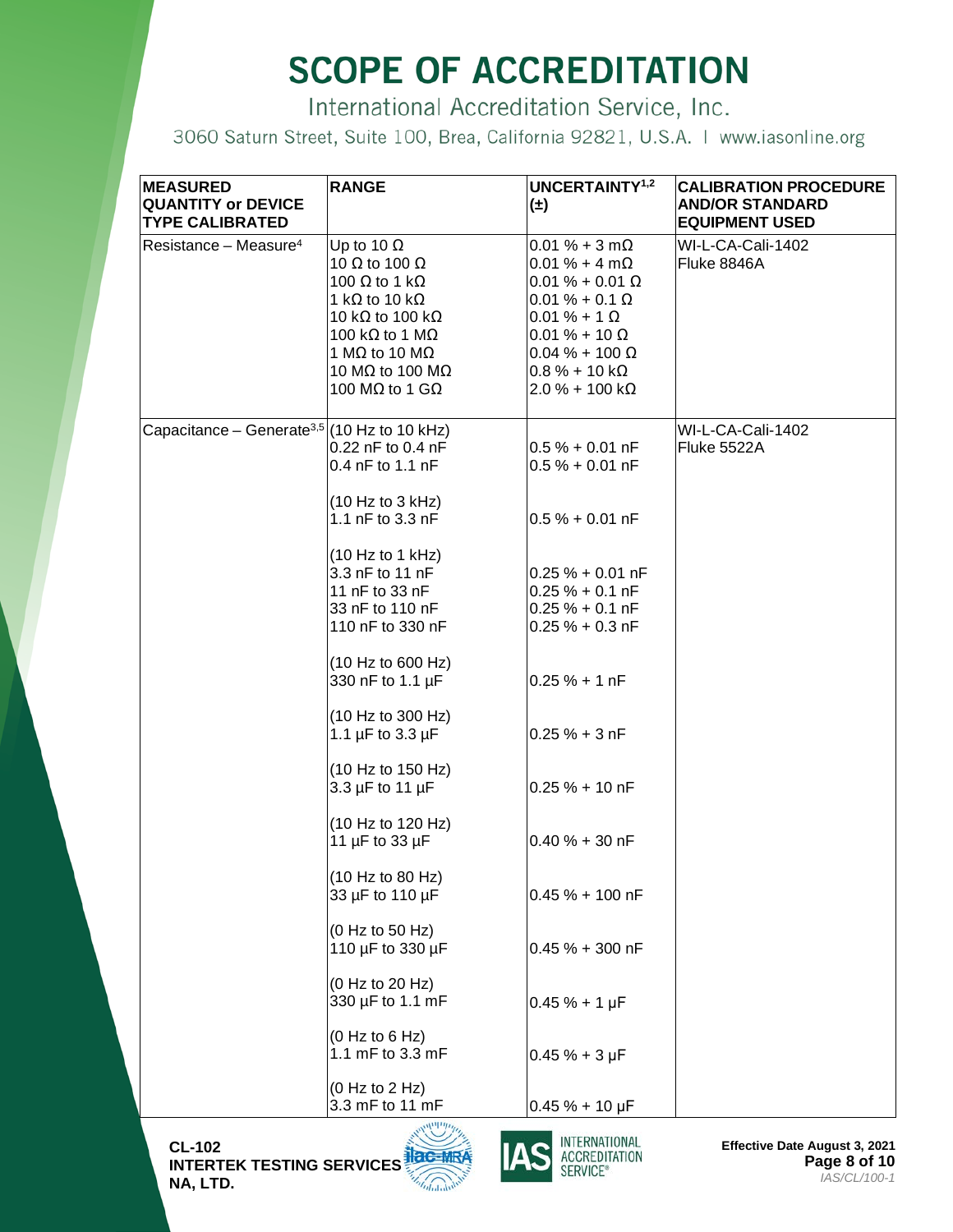International Accreditation Service, Inc.

3060 Saturn Street, Suite 100, Brea, California 92821, U.S.A. | www.iasonline.org

| <b>MEASURED</b><br><b>QUANTITY or DEVICE</b><br><b>TYPE CALIBRATED</b> | <b>RANGE</b>                                                                                           | UNCERTAINTY <sup>1,2</sup><br>$(\pm)$                        | <b>CALIBRATION PROCEDURE</b><br><b>AND/OR STANDARD</b><br><b>EQUIPMENT USED</b> |
|------------------------------------------------------------------------|--------------------------------------------------------------------------------------------------------|--------------------------------------------------------------|---------------------------------------------------------------------------------|
| Capacitance - Generate <sup>3,5</sup><br>(cont'd.)                     | (0 Hz to 0.6 Hz)<br>11 mF to 33 mF<br>(0 Hz to 0.2 Hz)                                                 | $0.75% + 30 \mu F$                                           | WI-L-CA-Cali-1402<br>Fluke 5522A<br>(cont'd.)                                   |
|                                                                        | 33 mF to 110 mF                                                                                        | $1.1 \% + 100 \mu F$                                         |                                                                                 |
| Temperature Simulation -<br>Thermocouple Indicators<br>& Sources       |                                                                                                        |                                                              | WI-L-CA-Cali-1402<br>Fluke 5522A                                                |
| Type E                                                                 | -250 °C to -100 °C<br>-100 °C to -25 °C<br>-25 °C to 350 °C<br>350 °C to 650 °C<br>650 °C to 1000 °C   | 0.5 °C<br>0.16 °C<br>0.14 °C<br>0.16 °C<br>0.21 °C           |                                                                                 |
| Type J                                                                 | -210 °C to -100 °C<br>-100 °C to -30 °C<br>-30 °C to 150 °C<br>150 °C to 760 °C<br>760 °C to 1200 °C   | 0.27 °C<br>0.16 °C<br>0.14 °C<br>0.17 °C<br>0.23 °C          |                                                                                 |
| Type K                                                                 | -200 °C to -100 °C<br>-100 °C to -25 °C<br>-25 °C to 120 °C<br>120 °C to 1000 °C<br>1000 °C to 1372 °C | $0.33$ °C<br>0.18 °C<br>0.16 °C<br>0.26 °C<br>0.4 °C         |                                                                                 |
| Type N                                                                 | -200 °C to -100 °C<br>-100 °C to -25 °C<br>-25 °C to 120 °C<br>120 °C to 410 °C<br>410 °C to 1300 °C   | 0.23 °C<br>0.23 °C<br>$0.20^{\circ}$ C<br>0.20 °C<br>0.28 °C |                                                                                 |
| Type T                                                                 | -250 °C to -150 °C<br>-150 °C to 0 °C<br>0 °C to 120 °C<br>120 °C to 400 °C                            | 0.63 °C<br>0.24 °C<br>0.16 °C<br>0.14 °C                     |                                                                                 |
| Temperature<br>Simulation - RTD<br>Indicators &<br>Sources             |                                                                                                        |                                                              | WI-L-CA-Cali-1402<br>Fluke 5522A<br>Fluke 8846A                                 |
| RTD, Pt 385 (100 $\Omega$ )                                            | -200 °C to 799 °C                                                                                      | 0.076 °C                                                     |                                                                                 |
| RTD, Pt 385 (500 $\Omega$ )                                            | -190 °C to 630 °C                                                                                      | 0.11 °C                                                      |                                                                                 |
| RTD, Pt 385 (1000 $\Omega$ )                                           | -190 °C to 630 °C                                                                                      | 0.23 °C                                                      |                                                                                 |

**CL-102 INTERTEK TESTING SERVICES NA, LTD.**





**Effective Date August 3, 2021 Page 9 of 10** *IAS/CL/100-1*